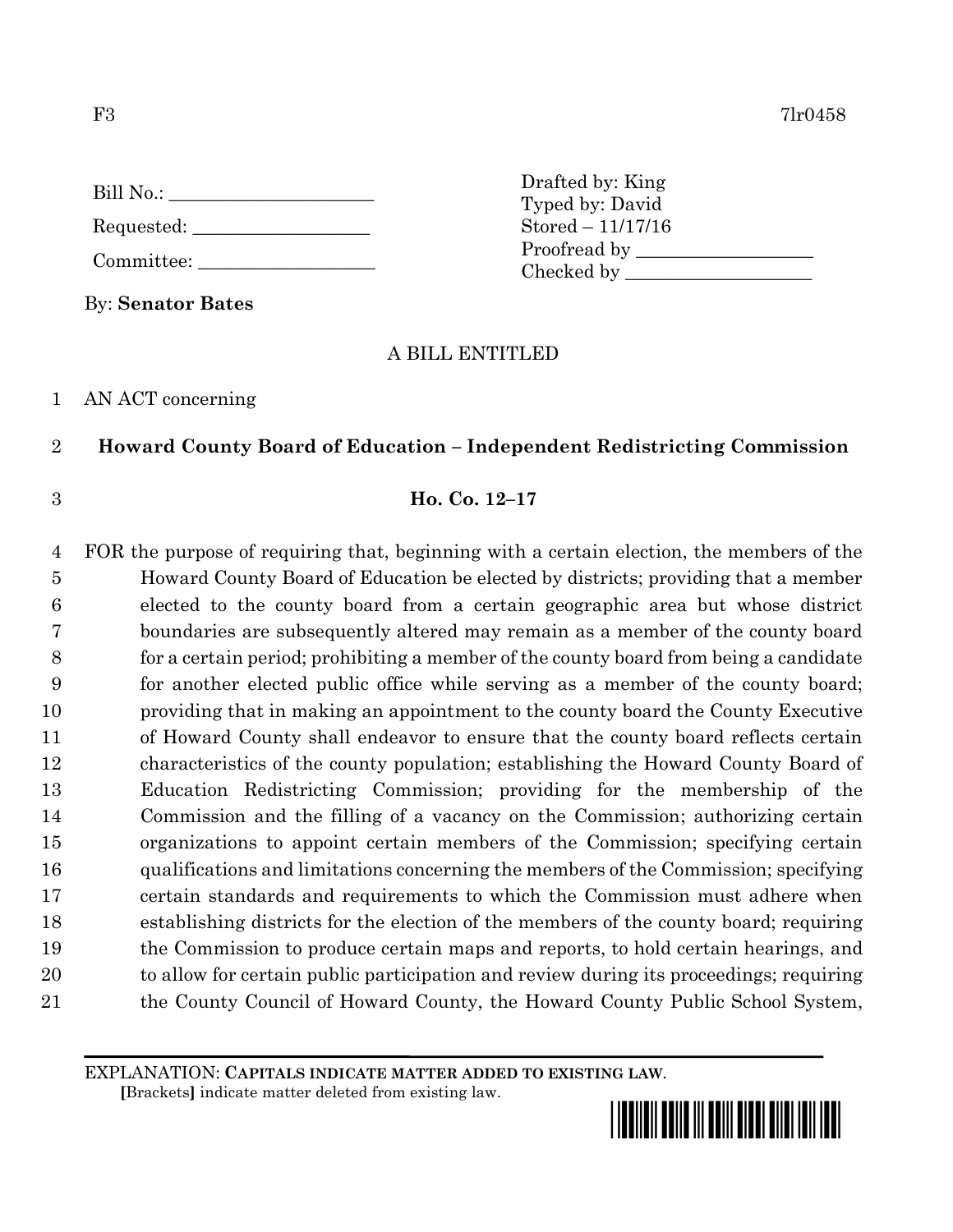| 1                | and the Howard County Board of Elections to provide certain assistance to the           |  |  |  |  |
|------------------|-----------------------------------------------------------------------------------------|--|--|--|--|
| $\boldsymbol{2}$ | Commission; requiring the Commission to establish the districts for the election of     |  |  |  |  |
| 3                | the members of the county board by a certain date; providing for the termination of     |  |  |  |  |
| 4                | the terms of certain members of the county board; providing for the application of      |  |  |  |  |
| 5                | this Act; defining certain terms; and generally relating to the election of the members |  |  |  |  |
| 6                | of the Howard County Board of Education by districts.                                   |  |  |  |  |
| 7                | BY repealing and reenacting, with amendments,                                           |  |  |  |  |
| 8                | Article - Education                                                                     |  |  |  |  |
| 9                | Section 3-701                                                                           |  |  |  |  |
| 10               | Annotated Code of Maryland                                                              |  |  |  |  |
| 11               | (2014 Replacement Volume and 2016 Supplement)                                           |  |  |  |  |
| 12               | BY adding to                                                                            |  |  |  |  |
| 13               | Article - Education                                                                     |  |  |  |  |
| 14               | Section 3-705                                                                           |  |  |  |  |
| 15               | Annotated Code of Maryland                                                              |  |  |  |  |
| 16               | (2014 Replacement Volume and 2016 Supplement)                                           |  |  |  |  |
| 17               | SECTION 1. BE IT ENACTED BY THE GENERAL ASSEMBLY OF MARYLAND,                           |  |  |  |  |
| 18               | That the Laws of Maryland read as follows:                                              |  |  |  |  |
| 19               | <b>Article - Education</b>                                                              |  |  |  |  |
| 20               | $3 - 701.$                                                                              |  |  |  |  |
| 21               | (a) $(1)$<br>The Howard County Board consists of:                                       |  |  |  |  |
|                  |                                                                                         |  |  |  |  |
| $\bf 22$         | [(1)]<br>Seven elected members; and<br>(I)                                              |  |  |  |  |
| 23               | One student member.<br>[(2)]<br>(II)                                                    |  |  |  |  |
| 24               | (2)<br>AS TO THE ELECTED MEMBERS, ONE MEMBER SHALL BE ELECTED                           |  |  |  |  |
| 25               | FROM EACH OF THE SEVEN HOWARD COUNTY BOARD OF EDUCATION DISTRICTS                       |  |  |  |  |
| 26               | ESTABLISHED IN ACCORDANCE WITH § 3-705 OF THIS SUBTITLE BY THE VOTERS OF                |  |  |  |  |

**THAT DISTRICT.**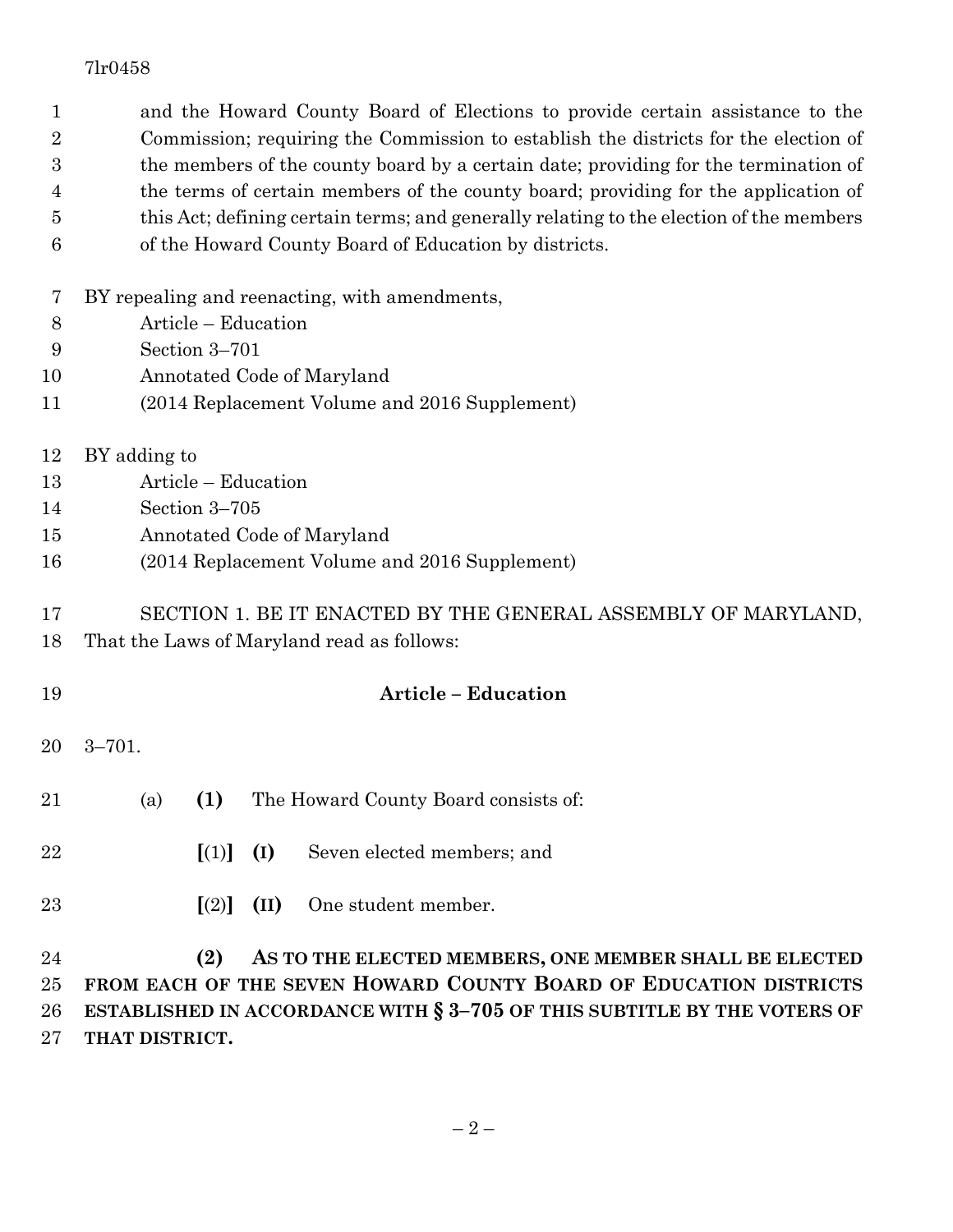- (b) **(1)** A candidate who becomes an elected member of the county board shall be a resident and registered voter of Howard County.
- **(2) (I)** Any elected member who no longer resides in Howard County may not continue as a member of the board.

 **(II) ANY MEMBER ELECTED FROM A BOARD OF EDUCATION DISTRICT WHO NO LONGER RESIDES IN THAT DISTRICT MAY NOT CONTINUE AS A MEMBER OF THE BOARD.**

 **(3) IF THE BOUNDARY LINE OF A BOARD OF EDUCATION DISTRICT IS CHANGED, THE TERM OF AN INCUMBENT MEMBER OF THE COUNTY BOARD WHO NO LONGER RESIDES IN THAT BOARD OF EDUCATION DISTRICT BECAUSE OF THE CHANGE IS NOT AFFECTED DURING THIS TERM.**

- (c) The seven elected members of the Howard County Board shall be elected:
- (1) **[**At**] BEGINNING IN 2020, AT** the general election every **[**2**] 4** years as required by subsection (d) of this section; and
- (2) From Howard County **[**at large**] BY DISTRICT, AS SPECIFIED IN SUBSECTION (A) OF THIS SECTION**.
- (d) (1) (i) The terms of the elected members are **[**staggered**]** as provided in this subsection.
- (ii) Each term of office begins on the first Monday in December after the election of a member and until a successor is elected and qualifies.
- (2) (i) The term of office of **[**the**] EACH** member elected at the **[**2002**] 2020** election is 4 years.
- 23 (ii) The successor to this office shall serve for a term of 4 years.
- **[**(3) (i) Two members shall be elected at the 2004 election.
- (ii) The successors to these offices elected at the 2008 election shall serve a term of 4 years.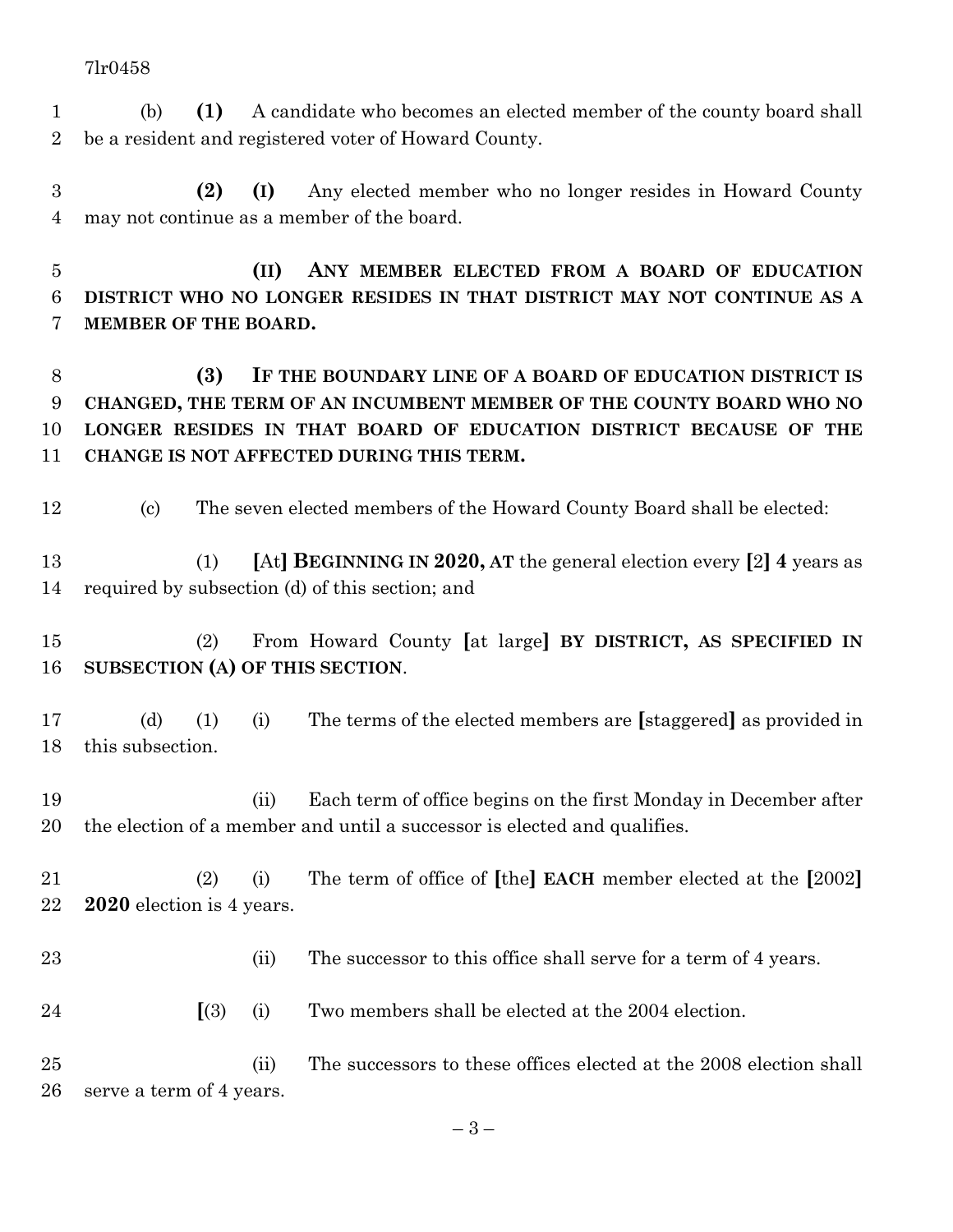| $\mathbf{1}$                     | (4)<br>Five members shall be elected at the 2006 election.<br>(i)                                                                                                                                                                                                                                                                               |  |  |
|----------------------------------|-------------------------------------------------------------------------------------------------------------------------------------------------------------------------------------------------------------------------------------------------------------------------------------------------------------------------------------------------|--|--|
| $\sqrt{2}$<br>$\boldsymbol{3}$   | Subject to paragraph (5) of this subsection, the successors to<br>(ii)<br>these offices shall be elected at the 2010 election and shall serve for a term of 4 years.                                                                                                                                                                            |  |  |
| $\overline{4}$<br>$\overline{5}$ | Except as provided in subparagraph (ii) of this paragraph, as of<br>(5)<br>(i)<br>the 2006 election, the term of each office is 4 years.                                                                                                                                                                                                        |  |  |
| $\boldsymbol{6}$<br>7<br>8       | At the 2006 election, the individual elected as a member<br>(ii)<br>1.<br>who receives the lowest number of votes among the five members elected in that election<br>shall serve for a term of 2 years.                                                                                                                                         |  |  |
| 9<br>10<br>11                    | The successor to the office for the member elected at the<br>2.<br>2006 election who receives the lowest number of votes among the five members elected in<br>that election shall be elected at the 2008 election and shall serve for a term of 4 years.]                                                                                       |  |  |
| 12<br>13                         | (3)<br>WHILE SERVING ON THE COUNTY BOARD, A MEMBER MAY NOT BE<br>A CANDIDATE FOR AN ELECTED PUBLIC OFFICE OTHER THAN THE COUNTY BOARD.                                                                                                                                                                                                          |  |  |
| 14<br>15<br>16<br>17             | Except as provided in paragraph $[(7)]$ (5) of this subsection and<br>$(6)$ (4)<br>subject to the confirmation of the County Council, the County Executive of Howard County<br>shall appoint a qualified individual to fill any vacancy on the county board for the<br>remainder of that term and until a successor is appointed and qualifies. |  |  |
| 18<br>19<br>20<br>21             | [(7)] (5)<br>If a vacancy FOR AN ELECTED MEMBER occurs before the date<br>that is 1 year following the date of the member's election, the individual appointed under<br>paragraph $[(6)]$ (4) of this subsection shall serve only until a successor is elected by the<br>voters at the next general election.                                   |  |  |
| 22<br>23<br>24                   | $[(8)]$ (6)<br>Candidates for the vacated office may be nominated at a primary<br>election in the same manner as for any other position on the [Howard County Board]<br><b>COUNTY BOARD.</b>                                                                                                                                                    |  |  |
| 25<br>26<br>27                   | When more than two members of the county board are to be elected at<br>$\left[ \left( 9\right) \right]$<br>an election and the terms of the offices to be filled at the election vary, the elected<br>candidates receiving the greater number of votes shall fill the offices with the longer terms.                                            |  |  |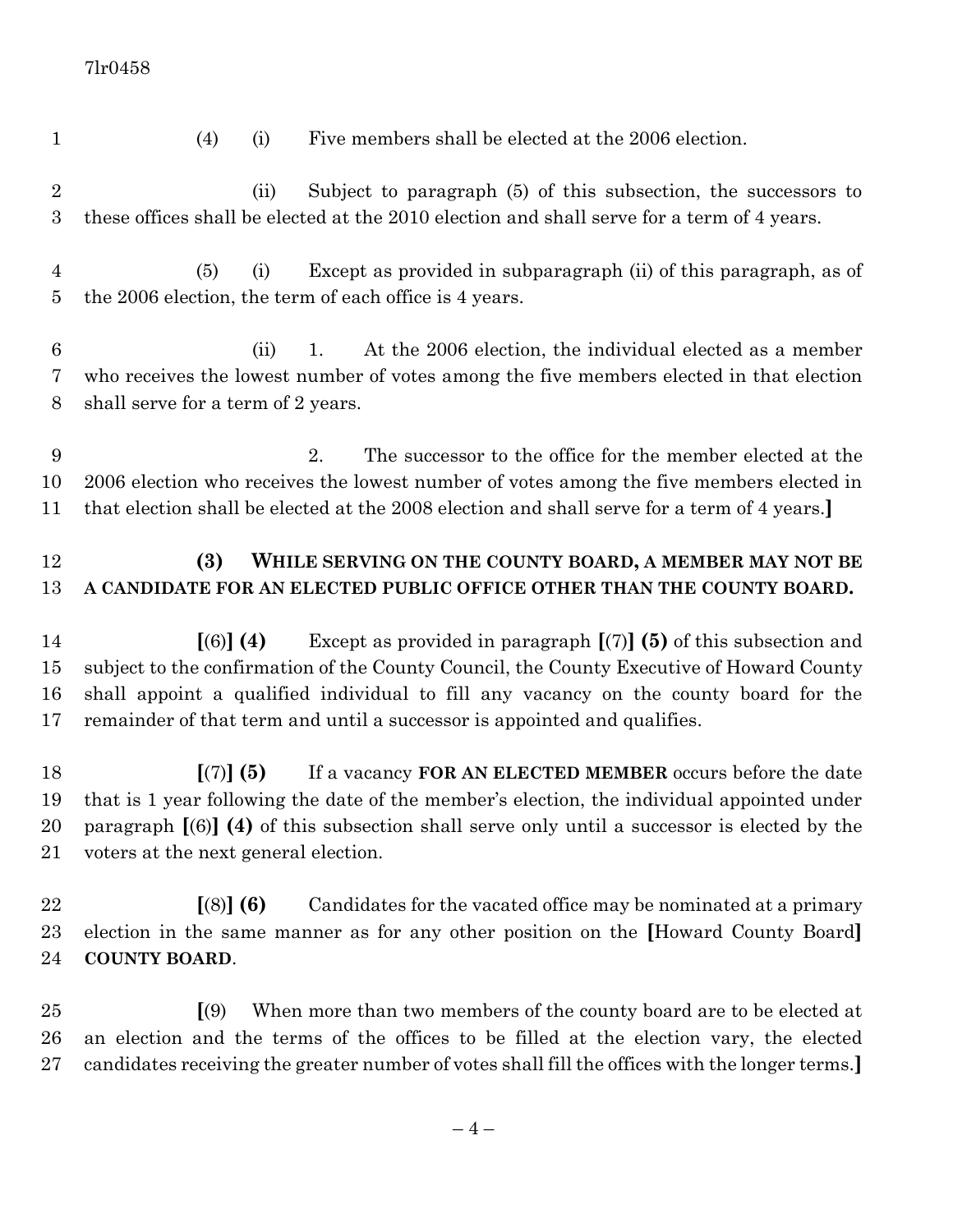**[**(10)**] (7)** The candidate receiving the vacated position shall take office on the first Monday in December after the election and shall continue to serve for the remainder of the vacated term and until a successor is elected and qualifies.

 **[**(11)**] (8)** Except as provided in this subsection, an election to fill a vacancy on the Howard County Board of Education shall be governed by §§ 8–801 through 8–806 of the Election Law Article.

# **(E) WHEN MAKING AN APPOINTMENT TO THE COUNTY BOARD, THE COUNTY EXECUTIVE OF HOWARD COUNTY SHALL ENDEAVOR TO ENSURE THAT THE COUNTY BOARD REFLECTS THE RACE, GENDER, AND ETHNIC DIVERSITY OF THE POPULATION OF HOWARD COUNTY.**

 **[**(e)**] (F)** (1) The student member shall be a bona fide resident of Howard County and a regularly enrolled junior or senior year student from a Howard County public high school.

 (2) The student member shall serve for a term of 1 year beginning on July 1 after the member's election, subject to confirmation of the election results by the county board.

- (3) The nomination and election process for the student member:
- 
- (i) Shall be approved by the Howard County Board of Education;

 (ii) Shall include a provision that provides for the replacement of one or both of the final candidates if one or both of them are unable, ineligible, or disqualified to proceed in the election; and

- 22 (iii) Shall allow for any student in grades 6 through 11 enrolled in a Howard County public school to vote directly for one of the two student member candidates.
- (4) The student member candidate who receives the second highest number of votes in the direct election:
- (i) Shall become the alternate student member; and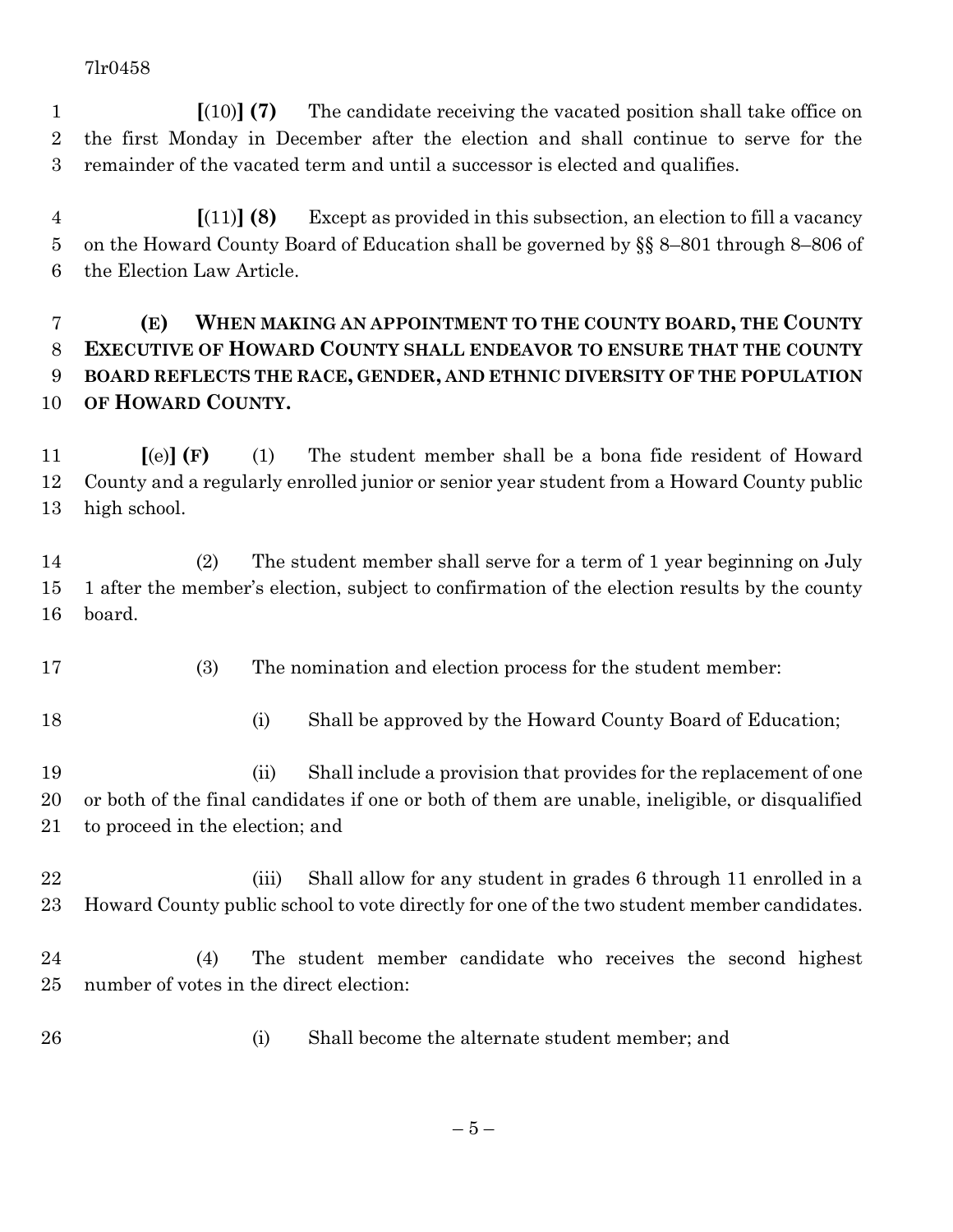| $\mathbf 1$      |                                                                                                                                                                                     | (ii)   | Shall serve if the student member who is elected is unable,                  |
|------------------|-------------------------------------------------------------------------------------------------------------------------------------------------------------------------------------|--------|------------------------------------------------------------------------------|
| $\overline{2}$   |                                                                                                                                                                                     |        | ineligible, or disqualified to complete the student member's term of office. |
|                  |                                                                                                                                                                                     |        |                                                                              |
| $\boldsymbol{3}$ | (5)                                                                                                                                                                                 |        | Except as provided in paragraphs $(6)$ and $(7)$ of this subsection, the     |
| $\overline{4}$   |                                                                                                                                                                                     |        | student member has the same rights and privileges as an elected member.      |
|                  |                                                                                                                                                                                     |        |                                                                              |
| 5<br>6           | (6)                                                                                                                                                                                 |        | Unless invited to attend by the affirmative vote of a majority of the        |
| 7                | county board, the student member may not attend a closed session addressing a matter on<br>which a student member is prohibited from voting under paragraph (7) of this subsection. |        |                                                                              |
|                  |                                                                                                                                                                                     |        |                                                                              |
| 8                | (7)                                                                                                                                                                                 |        | The student member shall vote on all matters except those relating to:       |
| 9                |                                                                                                                                                                                     | (i)    | Geographical attendance areas under $\S$ 4–109 of this article;              |
|                  |                                                                                                                                                                                     |        |                                                                              |
| 10               |                                                                                                                                                                                     | (ii)   | Acquisition and disposition of real property and matters                     |
| 11               |                                                                                                                                                                                     |        | pertaining to school construction under $\S$ 4–115 of this article;          |
|                  |                                                                                                                                                                                     |        |                                                                              |
| 12               |                                                                                                                                                                                     | (iii)  | Employment of architects under $\S$ 4–117 of this article;                   |
| 13               |                                                                                                                                                                                     | (iv)   | Donations under $\S$ 4-118 of this article;                                  |
|                  |                                                                                                                                                                                     |        |                                                                              |
| 14               |                                                                                                                                                                                     | (v)    | Condemnation under $\S$ 4-119 of this article;                               |
|                  |                                                                                                                                                                                     |        |                                                                              |
| 15               |                                                                                                                                                                                     | (vi)   | Consolidation of schools and transportation of students under $\S$           |
|                  | 16<br>$4-120$ of this article;                                                                                                                                                      |        |                                                                              |
| 17               |                                                                                                                                                                                     |        | (vii) Appointment and salary of a county superintendent under §§             |
| 18               | $4-201$ and $4-202$ of this article;                                                                                                                                                |        |                                                                              |
|                  |                                                                                                                                                                                     |        |                                                                              |
| 19               |                                                                                                                                                                                     | (viii) | Employee discipline and other appeals under $\S$ 4-205(c) of this            |
| 20               | article;                                                                                                                                                                            |        |                                                                              |
|                  |                                                                                                                                                                                     |        |                                                                              |
| 21               |                                                                                                                                                                                     | (ix)   | Budgetary matters under Title 5 of this article;                             |
|                  |                                                                                                                                                                                     |        |                                                                              |
| 22               |                                                                                                                                                                                     | (x)    | Appointment and promotion of staff under $\S 6-201$ of this article;         |
|                  |                                                                                                                                                                                     |        |                                                                              |
| 23               |                                                                                                                                                                                     | (xi)   | Discipline of certificated staff under $\S 6-202$ of this article;           |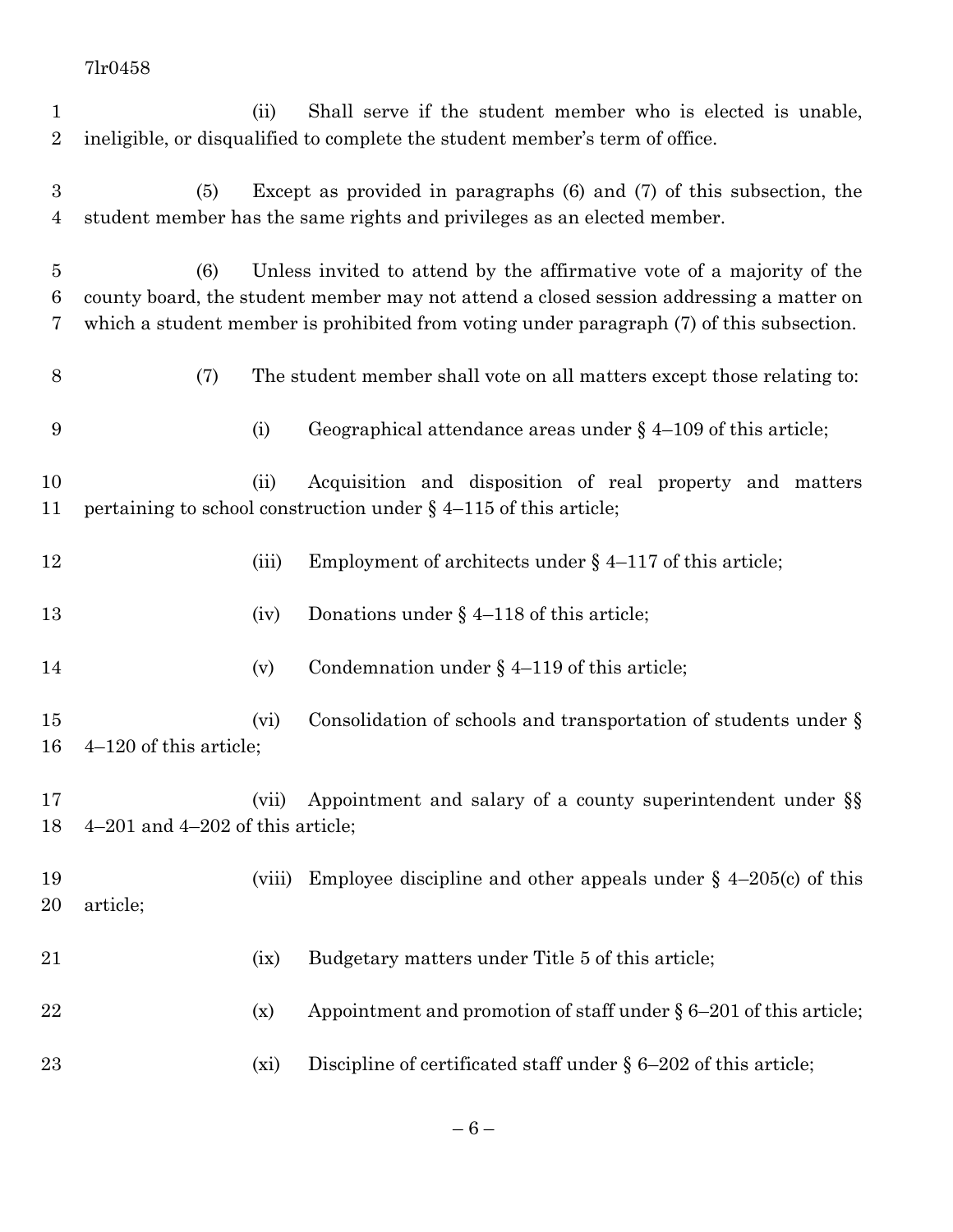| 1<br>$\overline{2}$                | Subtitle 4 of this article;                                                                                                                                                                                                                                                            | (xii) | Collective bargaining for certificated employees under Title 6,                                                                                          |
|------------------------------------|----------------------------------------------------------------------------------------------------------------------------------------------------------------------------------------------------------------------------------------------------------------------------------------|-------|----------------------------------------------------------------------------------------------------------------------------------------------------------|
| $\boldsymbol{3}$<br>$\overline{4}$ | 6, Subtitle 5 of this article; and                                                                                                                                                                                                                                                     |       | (xiii) Collective bargaining for noncertificated employees under Title                                                                                   |
| 5                                  |                                                                                                                                                                                                                                                                                        | (xiv) | Student suspension and expulsion under $\S$ 7-305 of this article.                                                                                       |
| $6\phantom{.}6$<br>7<br>8<br>9     | (8)<br>The student member may not receive compensation but, after<br>submitting expense vouchers, shall be reimbursed for out-of-pocket expenses incurred in<br>connection with official duties, in accordance with the procedures and regulations<br>established by the county board. |       |                                                                                                                                                          |
| 10<br>11                           | [(f)](G)<br>of:                                                                                                                                                                                                                                                                        |       | Passage of a motion by the county board requires the affirmative vote                                                                                    |
| 12                                 | (1)                                                                                                                                                                                                                                                                                    |       | Five members if the student member is authorized to vote; or                                                                                             |
| 13<br>14                           | (2)<br>NOT PRESENT.                                                                                                                                                                                                                                                                    |       | Four members if the student member is not authorized to vote OR IS                                                                                       |
| 15                                 | $[(g)]$ (H)                                                                                                                                                                                                                                                                            | (1)   | The State Board may remove a member of the county board for:                                                                                             |
| 16                                 |                                                                                                                                                                                                                                                                                        | (i)   | Immorality;                                                                                                                                              |
| 17                                 |                                                                                                                                                                                                                                                                                        | (ii)  | Misconduct in office;                                                                                                                                    |
| 18                                 |                                                                                                                                                                                                                                                                                        | (iii) | Incompetency; or                                                                                                                                         |
| 19                                 |                                                                                                                                                                                                                                                                                        | (iv)  | Willful neglect of duty.                                                                                                                                 |
| 20<br>21<br>22                     | (2)<br>days to request a hearing.                                                                                                                                                                                                                                                      |       | Before removing a member, the State Board shall send the member a<br>copy of the charges against the member and give the member an opportunity within 10 |

(3) If the member requests a hearing within the 10–day period: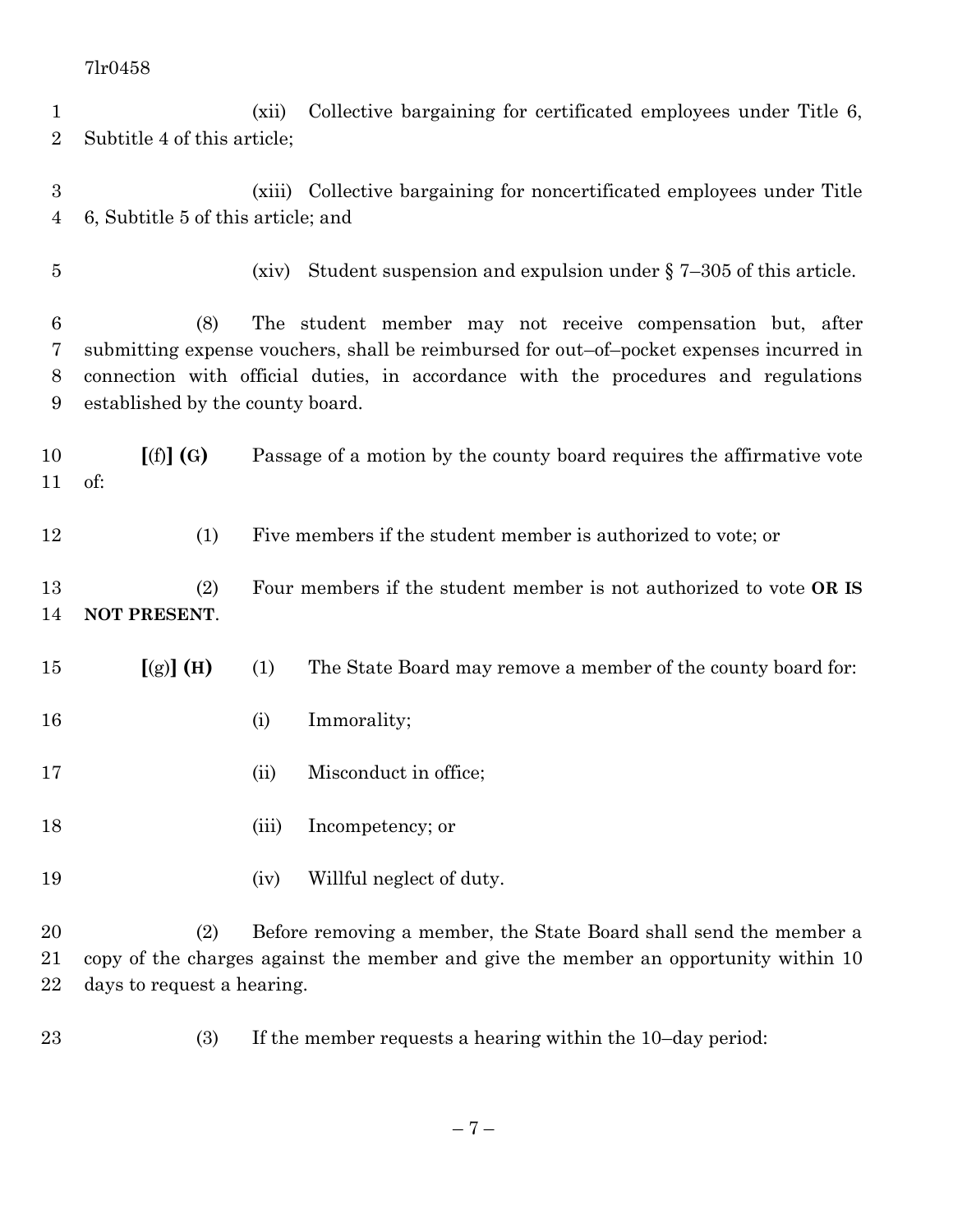(i) The State Board promptly shall hold a hearing, but a hearing may not be set within 10 days after the State Board sends the member a notice of the hearing; and

 (ii) The member shall have an opportunity to be heard publicly before the State Board in the member's own defense, in person or by counsel.

 (4) A member removed under this subsection has the right to a de novo review of the removal by the Circuit Court for Howard County.

**3–705.**

 **(A) (1) IN THIS SECTION THE FOLLOWING WORDS HAVE THE MEANINGS INDICATED.**

 **(2) "COMMISSION" MEANS THE HOWARD COUNTY BOARD OF EDUCATION REDISTRICTING COMMISSION.**

 **(3) "DAY" MEANS A CALENDAR DAY, EXCEPT THAT IF THE FINAL DAY OF A PERIOD WITHIN WHICH AN ACT IS TO BE PERFORMED IS A SATURDAY, SUNDAY, OR HOLIDAY, THE PERIOD IS EXTENDED TO THE NEXT DAY THAT IS NOT A SATURDAY, SUNDAY, OR HOLIDAY.**

 **(B) IT IS THE INTENT OF THE GENERAL ASSEMBLY THAT THE DISTRICTS FOR THE HOWARD COUNTY BOARD OF EDUCATION NOT BE DRAWN FOR THE PURPOSE OF FAVORING OR DISCRIMINATING AGAINST AN INCUMBENT OFFICEHOLDER OR A CANDIDATE.**

 **(C) (1) (I) IN THE YEAR FOLLOWING THE YEAR IN WHICH THE NATIONAL CENSUS IS TAKEN UNDER THE DIRECTION OF CONGRESS AT THE BEGINNING OF EACH DECADE, THE COMMISSION SHALL ADJUST THE BOUNDARY LINES OF THE HOWARD COUNTY BOARD OF EDUCATION DISTRICTS IN ACCORDANCE WITH THE STANDARDS AND PROCEDURES ESTABLISHED IN THIS SECTION.**

 **(II) THE COMMISSION SHALL BE ESTABLISHED NOT LATER THAN APRIL 1 OF THE YEAR FOLLOWING THE YEAR IN WHICH THE NATIONAL CENSUS IS TAKEN.**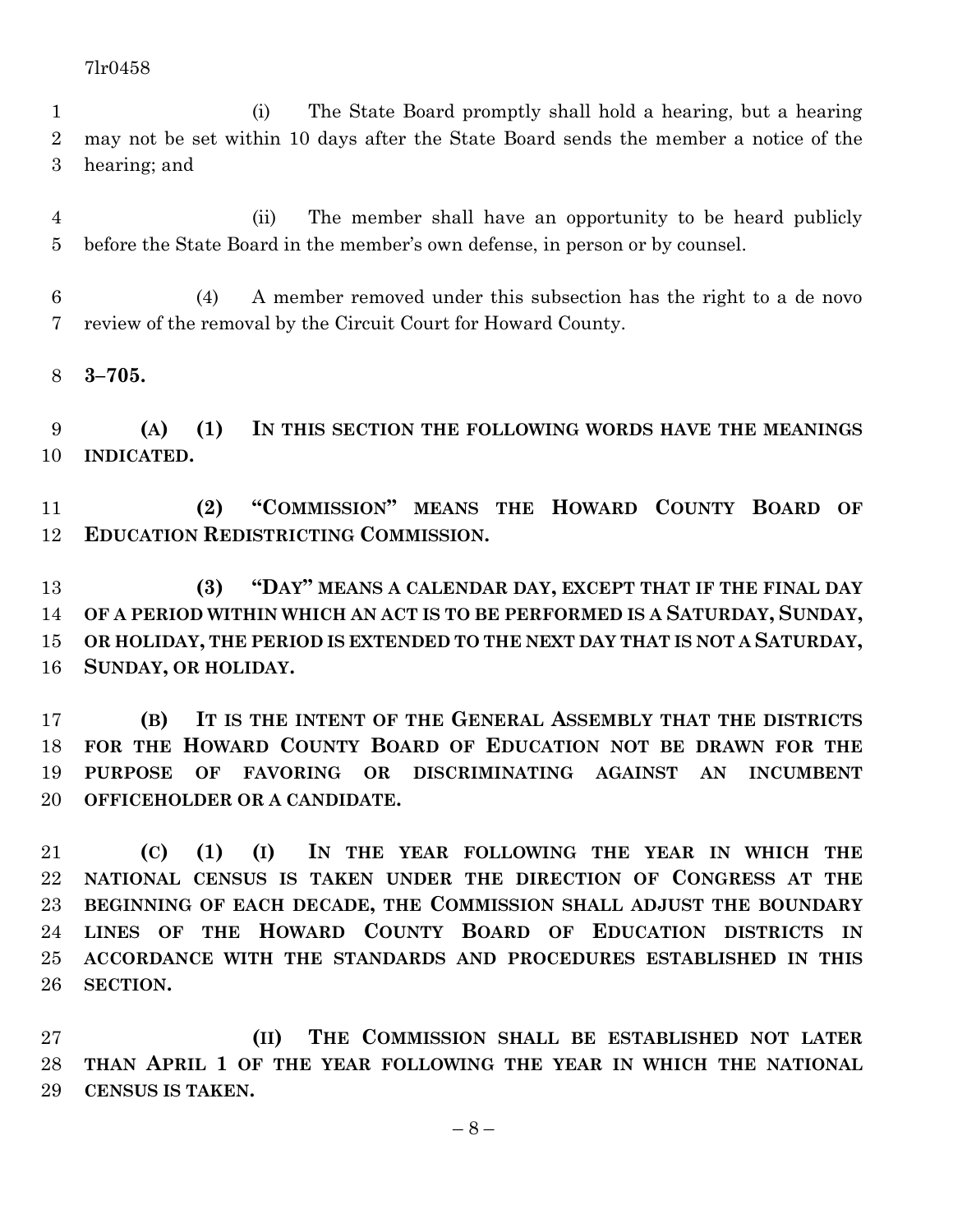**(2) THE COUNTY SHALL BE DIVIDED INTO SEVEN SINGLE–MEMBER BOARD OF EDUCATION DISTRICTS AND LABELED CONSECUTIVELY FROM "A" TO "G".**

 **(3) A HOWARD COUNTY HIGH SCHOOL ATTENDANCE AREA MAY NOT BE SPLIT BETWEEN MORE THAN TWO BOARD OF EDUCATION DISTRICTS.**

 **(4) EACH BOARD OF EDUCATION DISTRICT SHALL BE REASONABLY EQUAL IN POPULATION BUT MAY NOT DEVIATE MORE THAN 2% FROM ANY OTHER DISTRICT.**

 **(5) EACH BOARD OF EDUCATION DISTRICT SHALL CONSIST OF ADJOINING TERRITORY AND BE COMPACT IN FORM.**

 **(D) (1) FOLLOWING THE CRITERIA SPECIFIED UNDER SUBSECTION (C) OF THIS SECTION, THE COMMISSION SHALL ADJUST THE BOUNDARY LINES ACCORDING TO THE CRITERIA SET FORTH AND PRIORITIZED IN THIS SUBTITLE.**

 **(2) THE COMMISSION SHALL ISSUE WITH ITS FINAL MAPS A REPORT THAT:**

 **(I) EXPLAINS THE BASIS ON WHICH THE COMMISSION MADE THE DECISIONS IN ACHIEVING COMPLIANCE WITH THE CRITERIA; AND** 

 **(II) INCLUDES DEFINITIONS OF THE TERMS AND STANDARDS USED IN DRAWING THE FINAL MAPS.**

 **(3) IN DEVELOPING THE MAPS, THE COMMISSION SHALL PROVIDE ACCESS TO ANY REDISTRICTING DATA AND SOFTWARE THAT IT UTILIZES TO DEVELOP THE MAPS.**

**(4) THE COMMISSION SHALL:**

 **(I) CONDUCT AN OPEN AND TRANSPARENT PROCESS ENABLING FULL PUBLIC CONSIDERATION OF AND COMMENT ON THE DRAWING OF DISTRICT LINES; AND**

**(II) CONDUCT ITS BUSINESS WITH INTEGRITY AND FAIRNESS.**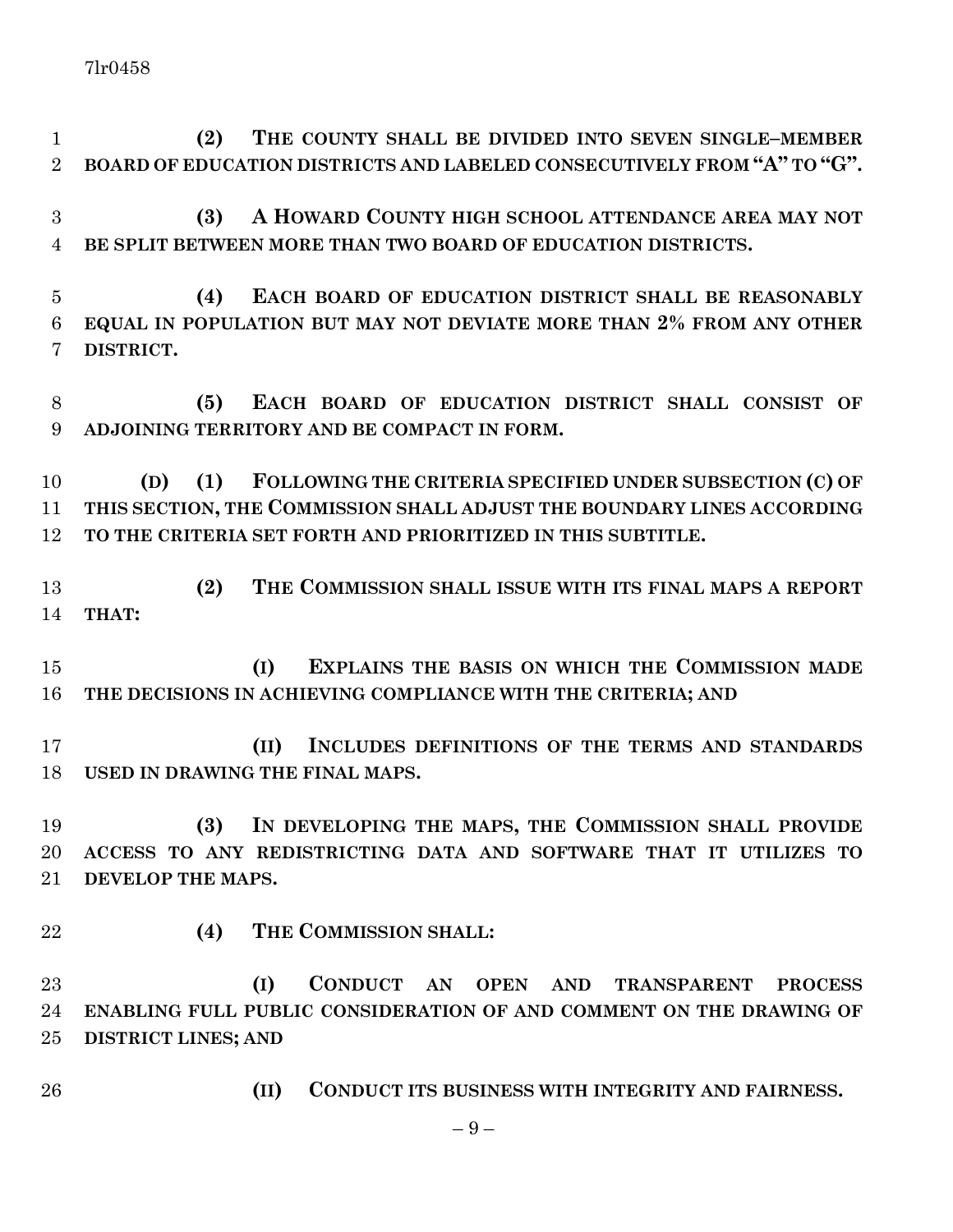**(E) (1) THE SELECTION PROCESS FOR THE COMMISSION IS DESIGNED TO PRODUCE A COMMISSION THAT IS INDEPENDENT OF PARTISAN INFLUENCE AND REASONABLY REPRESENTATIVE OF THE COUNTY'S DIVERSITY.**

 **(2) THE COMMISSION SHALL CONSIST OF THE FOLLOWING NINE MEMBERS:**

 **(I) THREE MEMBERS APPOINTED BY THE HOWARD COUNTY EDUCATORS' ASSOCIATION;**

 **(II) THREE MEMBERS APPOINTED BY THE PARENT–TEACHER ASSOCIATION COUNCIL OF HOWARD COUNTY, EACH OF WHOM IS NOT:**

 **1. EMPLOYED BY THE HOWARD COUNTY PUBLIC SCHOOL SYSTEM; OR**

 **2. AFFILIATED IN ANY WAY WITH ANY PUBLIC SCHOOLS TEACHERS' EMPLOYEE ORGANIZATION OR ASSOCIATION; AND**

 **(III) THREE MEMBERS APPOINTED BY THE HOWARD COUNTY ADMINISTRATORS ASSOCIATION.**

 **(3) AN APPOINTING AUTHORITY FOR THE COMMISSION MAY NOT APPOINT MORE THAN ONE INDIVIDUAL FROM ANY HOWARD COUNTY COUNCILMANIC DISTRICT AS A MEMBER OF THE COMMISSION.**

**(4) EACH MEMBER OF THE COMMISSION:**

 **(I) SHALL BE A VOTER WHO, FOR 5 OR MORE YEARS IMMEDIATELY PRECEDING THE DATE OF THE INDIVIDUAL'S APPOINTMENT, HAS BEEN REGISTERED CONTINUOUSLY IN THE COUNTY; AND**

 **(II) MAY NOT HAVE BEEN A CANDIDATE FOR ELECTION TO OR SERVED AS A MEMBER OF THE HOWARD COUNTY BOARD OF EDUCATION DURING THE 5 YEARS IMMEDIATELY PRECEDING THE DATE OF THE INDIVIDUAL'S APPOINTMENT, OR AN IMMEDIATE FAMILY MEMBER ESTABLISHED THROUGH BLOOD OR LEGAL RELATION OF SUCH CANDIDATE OR MEMBER.**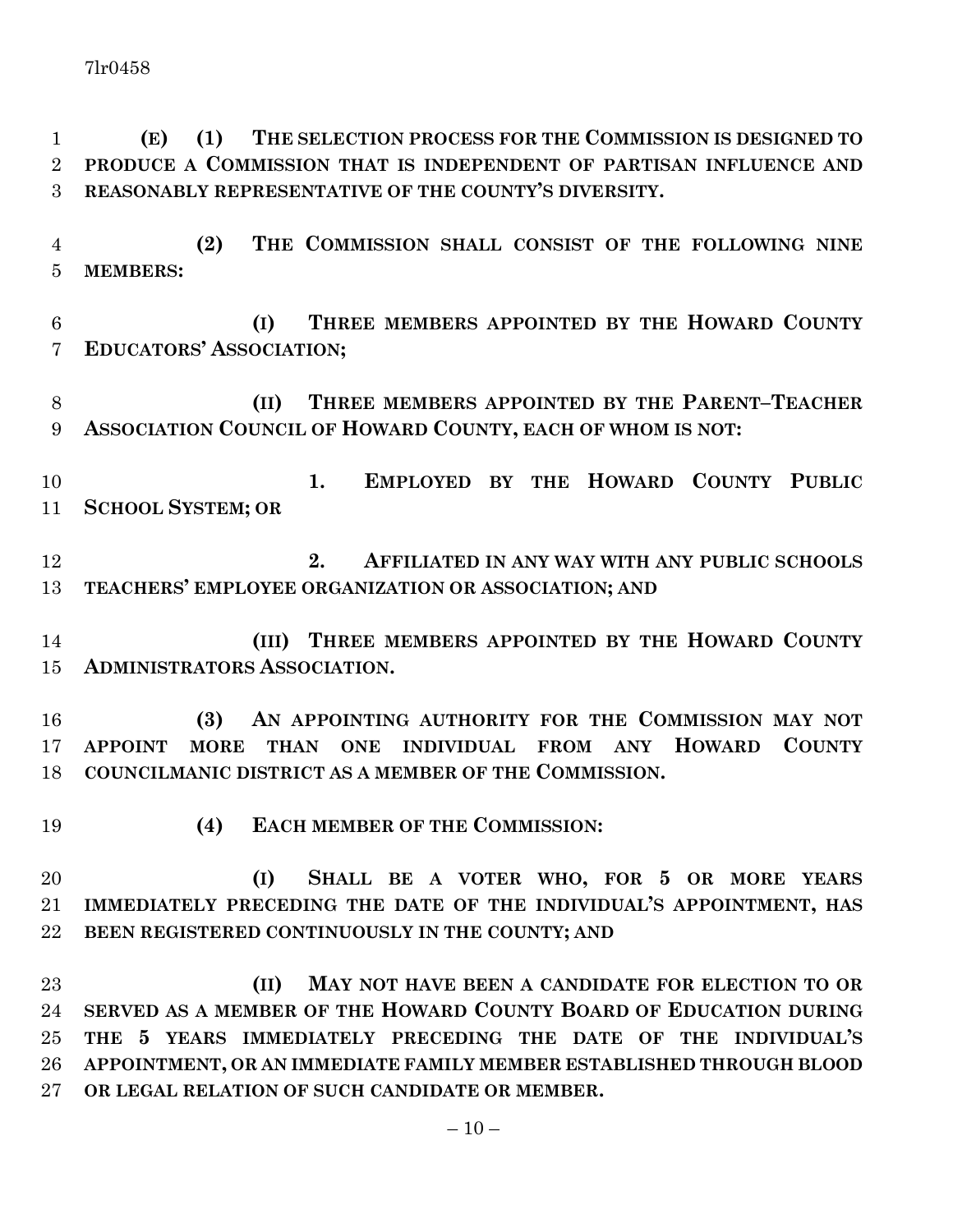**(5) THE TERM OF OFFICE OF EACH MEMBER OF THE COMMISSION EXPIRES ON THE APPOINTMENT OF THE FIRST MEMBER OF THE SUCCEEDING COMMISSION.**

 **(6) (I) FIVE MEMBERS OF THE COMMISSION SHALL CONSTITUTE A QUORUM.**

 **(II) FIVE OR MORE AFFIRMATIVE VOTES OF THE COMMISSION SHALL BE REQUIRED FOR ANY OFFICIAL ACTION, INCLUDING ANY FINAL PROPOSED MAPS AND PLANS FOR HOWARD COUNTY BOARD OF EDUCATION DISTRICTS ADOPTED BY THE COMMISSION.**

 **(F) (1) THE COMMISSION MAY NOT CONSIDER THE ADDRESS OF A RESIDENCE OF AN INCUMBENT OFFICEHOLDER OR THE CANDIDATE ENDORSED BY A POLITICAL PARTY OR OF ANY OTHER PERSON IN THE CREATION OF A BOARD OF EDUCATION DISTRICT MAP.**

 **(2) THE COMMISSION MAY NOT USE ANY SOFTWARE THAT INCLUDES DATA CONCERNING THE POLITICAL PARTY AFFILIATION OF VOTERS IN THE CREATION OF A BOARD OF EDUCATION DISTRICT MAP.**

 **(G) BY OCTOBER 15 OF EACH YEAR ENDING IN THE NUMBER 1, THE COMMISSION SHALL APPROVE A FINAL MAP THAT SEPARATELY SETS FORTH THE DISTRICT BOUNDARY LINES FOR THE MEMBERS OF THE HOWARD COUNTY BOARD OF EDUCATION.**

 **(H) IN THE EVENT OF A VACANCY ON THE COMMISSION, THE VACANCY SHALL BE FILLED WITHIN 10 DAYS OF THE VACANCY BY THE APPOINTING AUTHORITY FOR THE VACATING MEMBER.**

 **(I) (1) THE ACTIVITIES OF THE COMMISSION SHALL BE SUBJECT TO APPLICABLE STATE LAW GOVERNING OPEN MEETINGS AND ACCESS TO PUBLIC INFORMATION.**

 **(2) THE COMMISSION SHALL PROVIDE NOT LESS THAN 14 DAYS' PUBLIC NOTICE FOR A COMMISSION MEETING.**

 $-11-$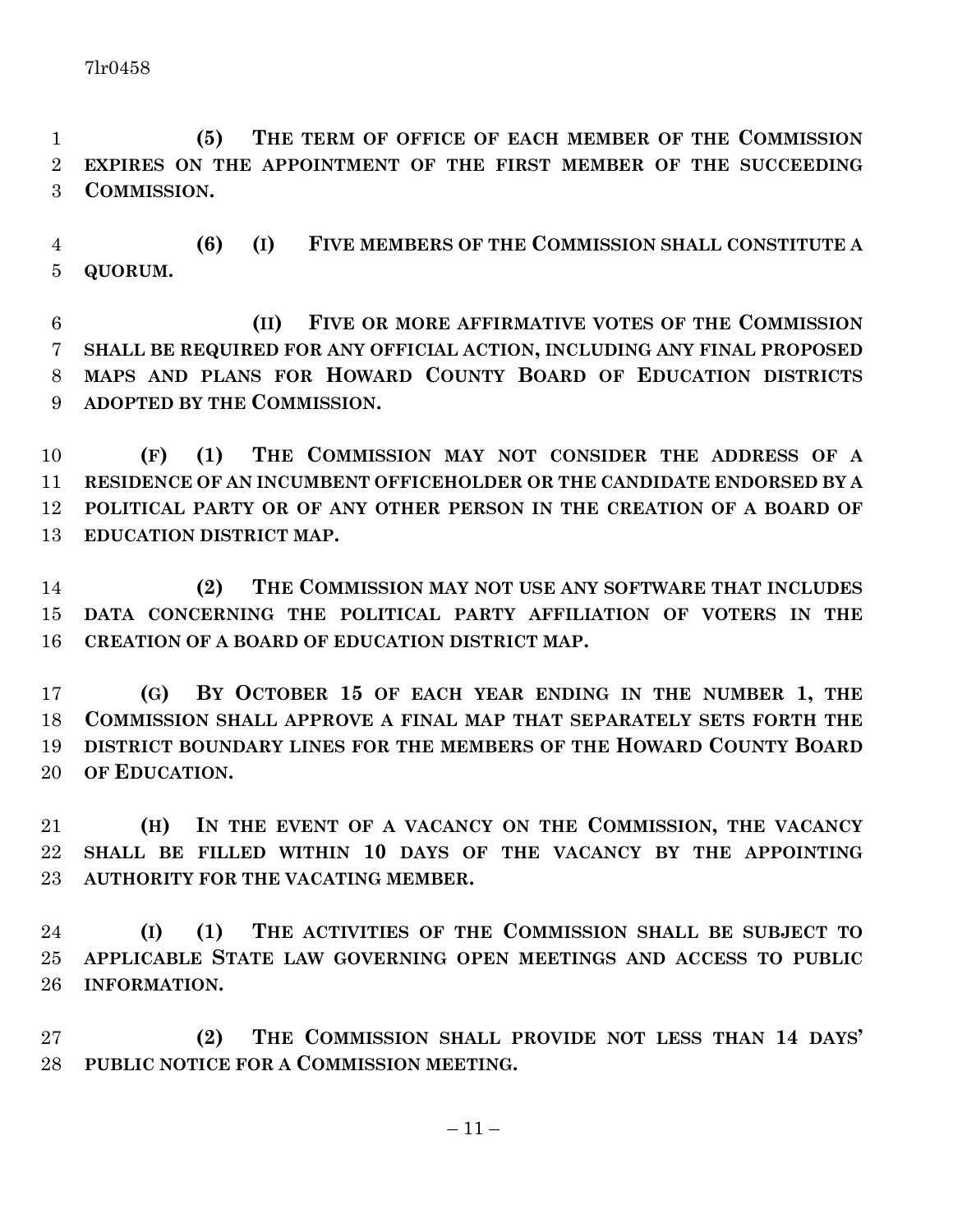**(J) THE COMMISSION SHALL SELECT ONE OF THE MEMBERS OF THE COMMISSION TO SERVE AS CHAIR.**

 **(K) (1) THE COMMISSION SHALL ESTABLISH AND IMPLEMENT AN OPEN HEARING PROCESS FOR PUBLIC INPUT AND DELIBERATION CONCERNING REDISTRICTING AND THE DEVELOPMENT OF BOARD OF EDUCATION DISTRICTS THAT:**

- 
- **(I) IS SUBJECT TO TIMELY PUBLIC NOTICE;**
- **(II) PROMOTES CITIZEN OUTREACH; AND**
- **(III) INVITES BROAD PUBLIC PARTICIPATION IN THE PROCESS.**

 **(2) (I) THE HEARING PROCESS SHALL INCLUDE THE OPPORTUNITY TO RECEIVE PUBLIC INPUT BOTH BEFORE THE COMMISSION DRAWS ANY MAPS AND AFTER ANY COMMISSION MAPS ARE DRAWN FOR PUBLIC DISPLAY.**

- 
- **(II) THE COMMISSION SHALL:**

 **1. DISPLAY ANY MAP FOR PUBLIC COMMENT IN A MANNER DESIGNED TO ACHIEVE THE WIDEST PUBLIC ACCESS REASONABLY POSSIBLE; AND**

 **2. ALLOW AT LEAST 14 DAYS FOR PUBLIC COMMENT FROM THE DATE OF THE PUBLIC DISPLAY OF A MAP.**

 SECTION 2. AND BE IT FURTHER ENACTED, That the County Council of Howard County shall make adequate office space available and provide sufficient funding to the Howard County Board of Education Redistricting Commission to allow the Commission to perform its duties as specified under this Act.

 SECTION 3. AND BE IT FURTHER ENACTED, That, on the request of the Howard County Board of Education Redistricting Commission, the Howard County Public School System and the Howard County Board of Elections shall provide assistance to the Commission to draw and implement a districting plan for the election of the members of the Howard County Board of Education.